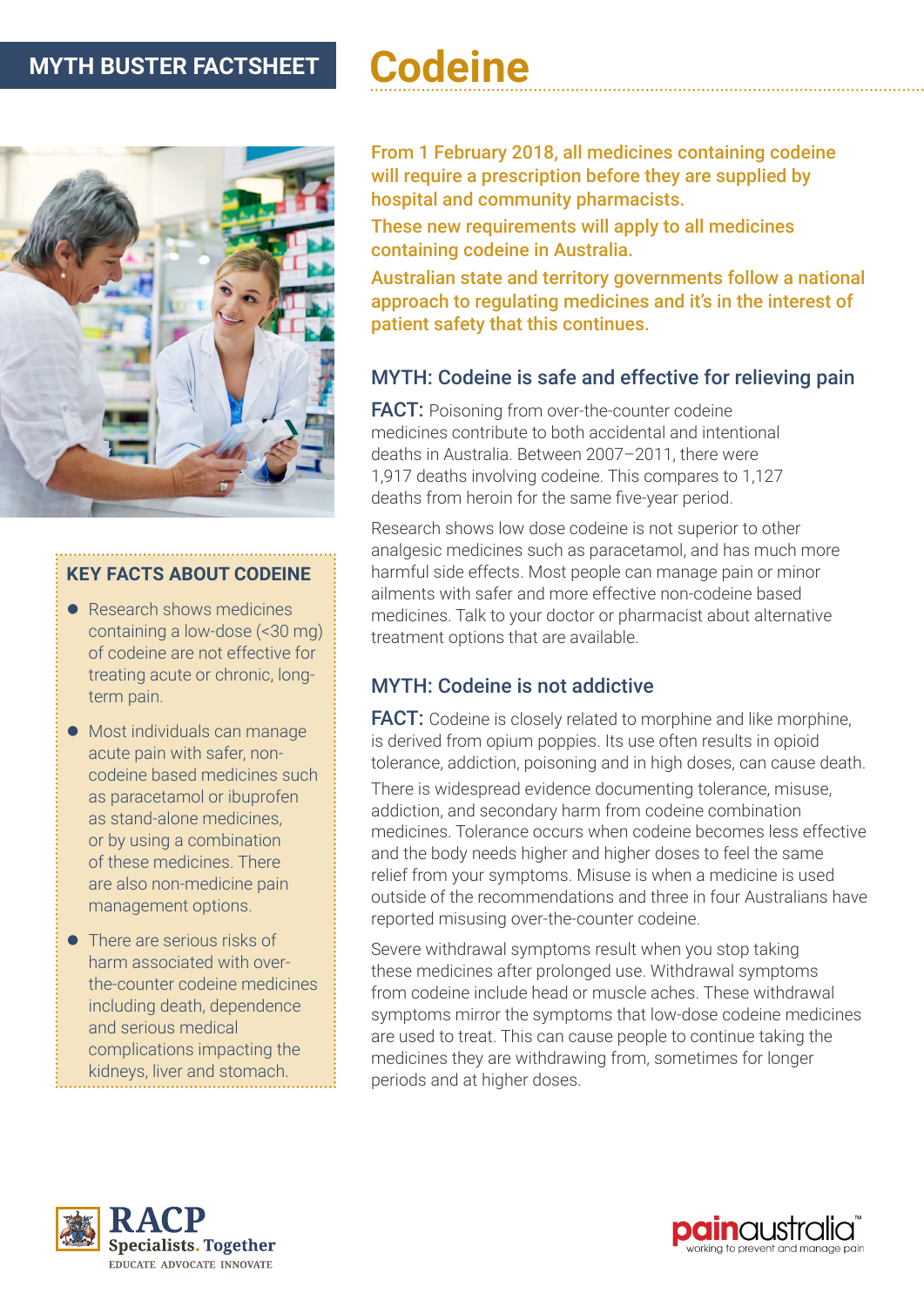## MYTH: I have used codeine for pain and have had no problems therefore I am not at risk

**FACT:** Codeine can build up in the body and result in poisoning and death. People with chronic pain in particular are at high risk. More than one in three codeine-related deaths involve a person with chronic pain and misuse is common. An Australian study found people with chronic pain or headache commonly use on average five times the recommended daily dose over two years. Restricting access to codeine-containing products means greater protection for everyone.

#### MYTH: There are side effects with too much of any drug and paracetamol and ibuprofen are just as dangerous as codeine

**FACT:** There are side effects of too much of any drug, this is true.

However, unlike codeine, paracetamol and ibuprofen are not opioid drugs and therefore are not addictive. As a result, they aren't generally consumed in high quantities.

If you experience chronic disease or pain, talk to your doctor or healthcare provider about what the best treatment option is for you.

#### MYTH: If I use codeine-containing medicines to control migraines or period pain, I will have to visit a GP every time I need it

**FACT:** Codeine shouldn't be used to treat a migraine or period pain. There are many safer and more effective alternatives available.

Your doctor may recommend alternative treatment options. These may include: alternative over-thecounter or prescription medicines; treatment from a physiotherapist and psychologist or referral to a pain specialist.

If you are concerned about the costs associated with seeing a doctor, you may be eligible for a Medicare-funded GP care plan which provides rebates for specific health services.

#### MYTH: If patients require a script, they are likely to be prescribed painkillers that are stronger than codeine, like morphine

**FACT:** This 'balloon theory' is a common myth about restricted access to medicines. This theory is more often a concern than a reality. There is evolving evidence on pain management and the medical community will offer treatment in a way that is safe and aligned with the evidence.

#### MYTH: Real-time monitoring recording codeine sales is a better alternative to making codeine medicines prescription-only

**FACT:** Real-time monitoring of codeine containing medicines would allow pharmacists and doctors to see if an individual was receiving multiple supplies, enabling health professionals to decide whether to provide or refuse these medicines.

A real-time reporting and monitoring system has the medical community's full support, but, in isolation, this system is not a solution to the problem of codeine abuse - it's merely a tool that will inform future clinical decision making.

Most community pharmacists are not trained in detecting or treating addiction. Many community pharmacies also don't have the private space required to have a conversation about something as sensitive as addiction.

Pharmacists are highly trained in the therapeutics and toxicology of medicines and will continue to provide carefully considered advice on a range of safer and effective alternative medicines that will remain available without a prescription.

If these medicines do not provide sufficient pain relief or if there is concern, pharmacists will continue to refer patients to their doctors for assessment and treatment.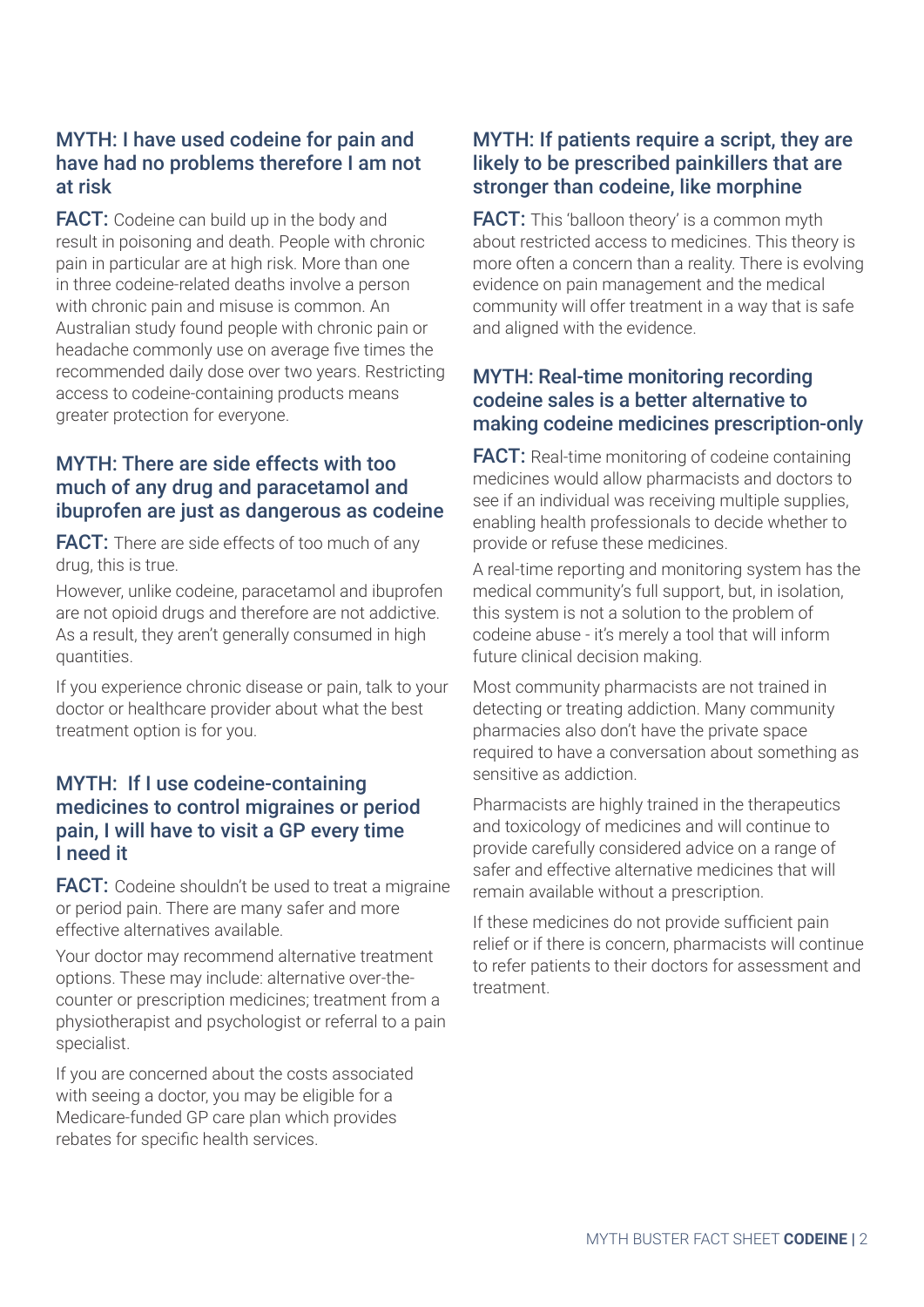#### MYTH: Making codeine medicines prescription-only will have a major impact on local General Practitioners (GPs) and will greatly increase the pressure on an already strained system

**FACT:** GPs and other medical groups support the changes to codeine access as they recognise codeine and opioid dependence is a significant public health issue.

Health practitioners should be the first port of call for people who can't manage their pain without overthe-counter codeine medicines.

While we transition to these new arrangements, GPs will be represented by the Royal Australian College of General Practitioners, the Australian College of Rural and Remote Medicine and the Rural Doctors Association of Australia.

These groups are actively involved in communicating information and educating their members to ensure they understand the changes and are well prepared to manage the transition ahead of the new regulations.

#### MYTH: Australia is on its own in making codeine-containing medicines prescription-only

**FACT:** Australia is one of the few countries where codeine-containing medicines can be bought overthe-counter without a prescription.

At least 26 countries require a prescription for codeine-containing products. These include the United States, United Kingdom, Japan, Germany, France, Italy, Spain, Sweden, Austria, Belgium, Hong Kong, Iceland, India, the Maldives, Romania, Russia, the United Arab Emirates, Croatia, the Czech Republic, Finland, Greece, Hungary, Luxembourg, Netherlands, Portugal and Slovakia. Canada and New Zealand are also exploring the merits of heading in a similar direction based on the clinical evidence and known harms of codeine misuse.

#### MYTH: Regulating medicines is not an effective way to treat addiction

**FACT:** Research shows the best way to treat addiction is through a range of integrated clinical and policy measures, which includes medicine regulation. By ensuring appropriate medical review before medicines are prescribed, potential concerns surrounding dependence and addiction can be effectively identified and addressed.

#### MYTH: I need medicine to treat my chronic pain condition

**FACT:** It is important to remember that when pain has become a chronic condition, a cure is unlikely and medicine is not the most effective solution. The most effective way to treat chronic pain is known as multidisciplinary pain management. For more information about where to find help, visit [www.painaustralia.org.au](http://www.painaustralia.org.au)